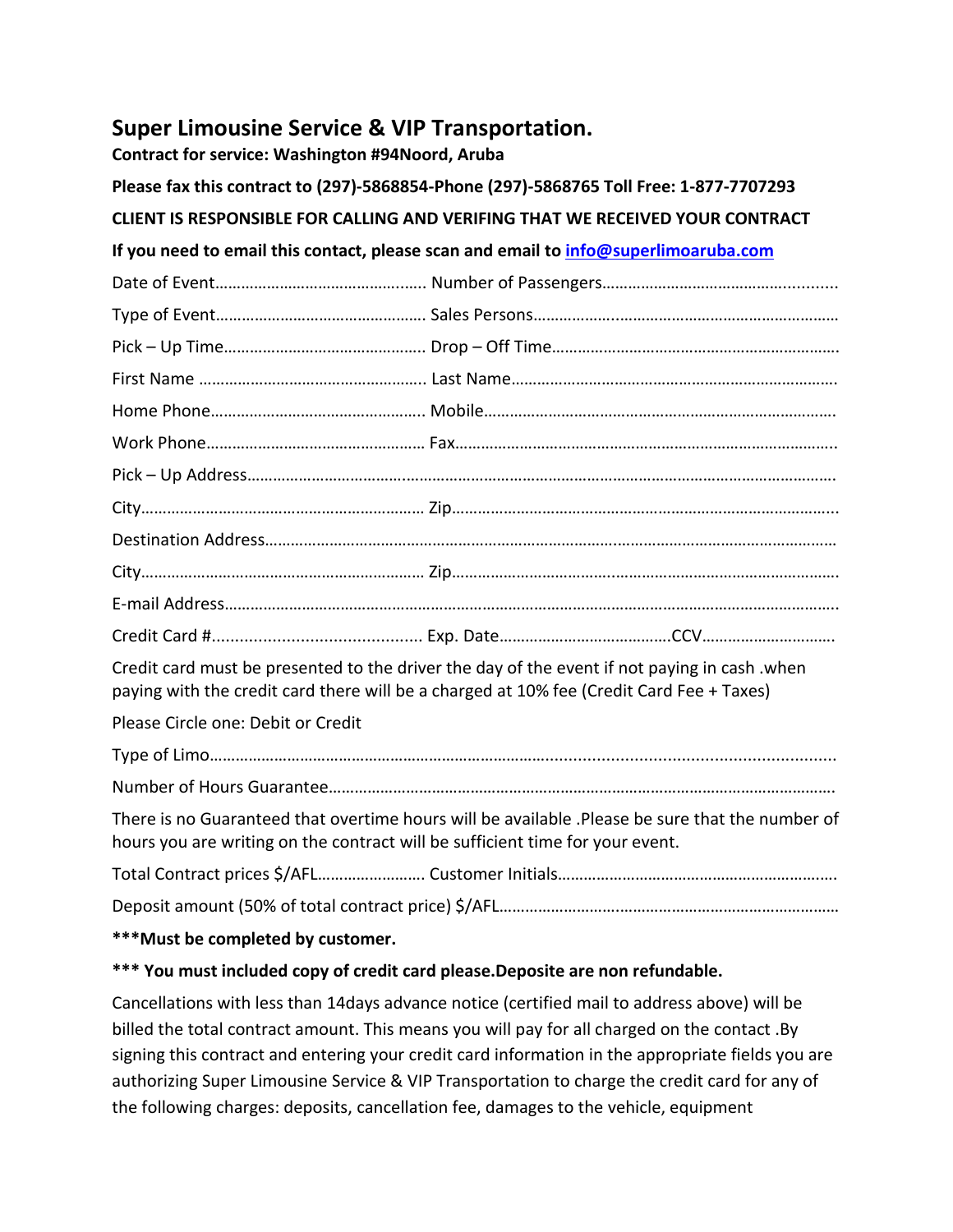replacement And all service rendered. We will calculate the exact amount of hours and charges when the trip is completed, tought your initials agreed upon amount of time must be paid in full before service begins. Any overtime charges will be collected at the end of your service, billed in one hour increments. Rental Rules and Regulations.

1. One (1) hour is 60 minutes.

2. No one under age of 21 is permitted to consume alcohol. Violation will result in early termination of service-no refunds.

3. No smoking in the vehicles. Violation will result in a \$100 fine per incident.

4. No exceptions. There will be a \$150 cleaning surcharges for vomit incidents.

5. All tolls and parking fees are addiction to the contract price and must be paid separately.

6. There will be a \$15 charge per broken or missing glasses.

7. There will be a \$100 surcharges for excessive cleaning at the discretion of the company.

8. Persons who are unruly or disruptive or conduct illegal activities will be removed from the vehicles at the discretion of the driver and no refunds will be issued.

9. We are not responsible for lost, damaged or stolen property.

10. Transfer time period should not exceed 30 minutes.

11. Overtime will be billed in 1 hour increments. By agreeing to service with Super Limousine Service & VIP Transportation the customer is agreeing to pay for overtime accrued. Hourly rate is determined by the total contract price divided by the number of guaranteed hours.

12.Cancellations must be made in writing by certified mail 7 days prior to your schedule event to avoid being billed the full contract amount .If the cancellation is received less than 7days before the event or not received at all you're responsible for the full contract amount .Deposits are non refundable.

13. Customers agree that replacement Limousine may be substituted in the event of any major mechanicals issues, limo involved in an accident, ECT.

14. All entertainment including but not limited to CDs, DVDs, VHS tapes and more is to be provided by the client. No guarantee on the color of the Limousine though we do our best to accommodate requests. Due to nature of our business we do not guarantee all TV's lighting and equipment will operate at the time of rental. Rarely in order to make sure guaranteed service request can be met we request subcontractors to complete the booking. Super & VIP Transportation will assume no liability for any problems that may occur inside of the subcontracted Limousine.